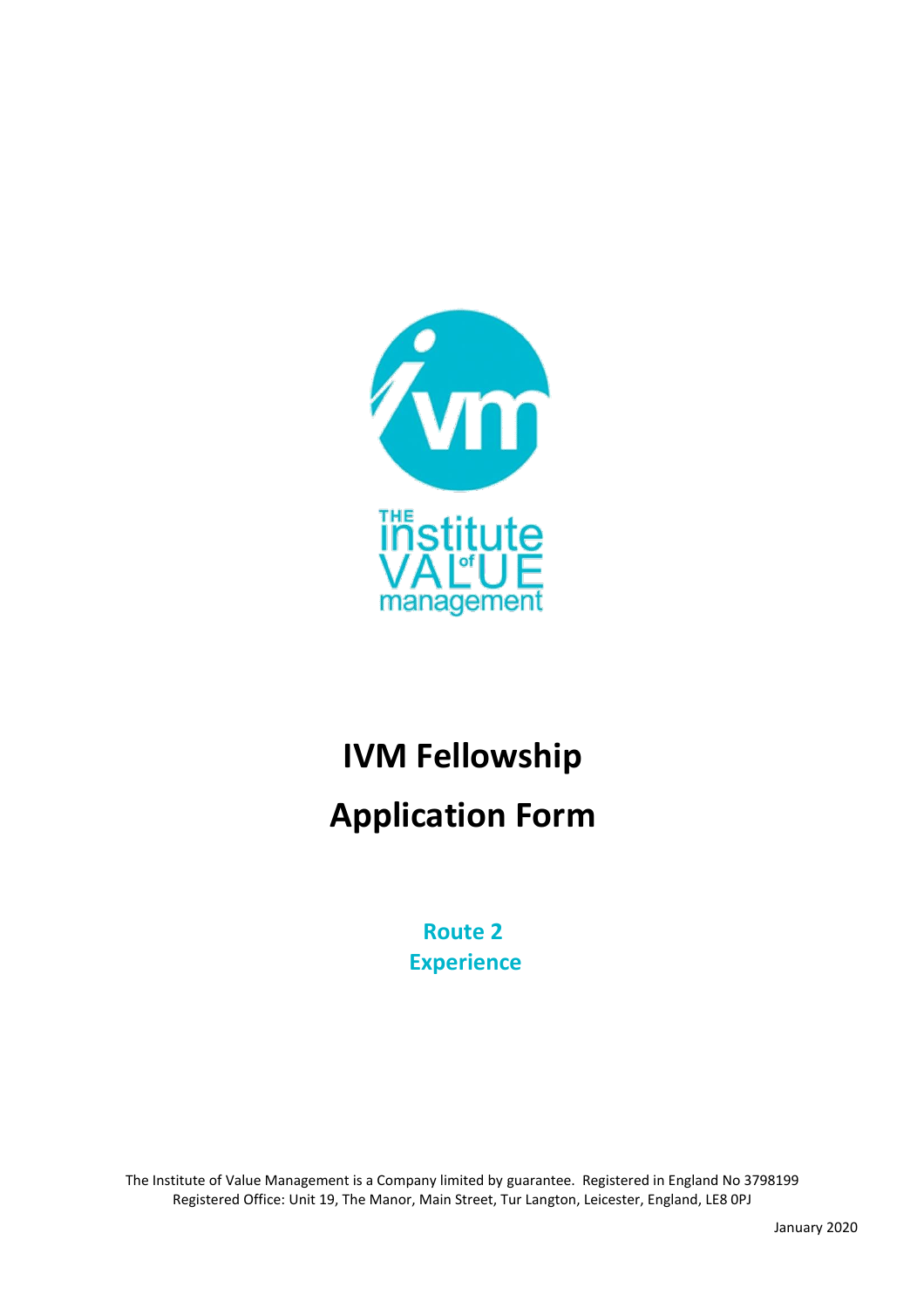

Before submitting your application, please note the following:

- Your CPD record must, from 1<sup>st</sup> January 2016 onwards, be up-to-date, this will be checked by IVM.
- If you have outstanding subscription and/or conduct issues on your record, your application cannot be processed.
- If your application is successful, you will pay a higher annual subscription.

Email your completed application to Secretary@ivm.org.uk

#### **Application fee**

The application fee is GBP £30

#### **How to pay**

You can pay by one of the following methods. Please indicate your chosen method.

 $\Box$  Cheque, made payable to IVM

 $\Box$  Bank transfer (BACS)

| <b>BACS</b> details: |                                      |
|----------------------|--------------------------------------|
| Bank:                | <b>LLOYDS TSB plc</b>                |
| Account Name:        | <b>Institute of Value Management</b> |
| Account Number:      | 00374070                             |
| Sort Code:           | 30-94-38                             |
| <b>IBAN No:</b>      | GB41LOYD30943800374070               |
| BIC:                 | LOYDGB21042                          |

Following election to Fellowship, you will be required to pay the Fellowship subscription fee. In your first year this will be the difference between any membership subscription you have paid and the Fellowship subscription fee.

Please ensure, if you are already a member of the IVM, you quote your IVM membership number and full name as reference on payment.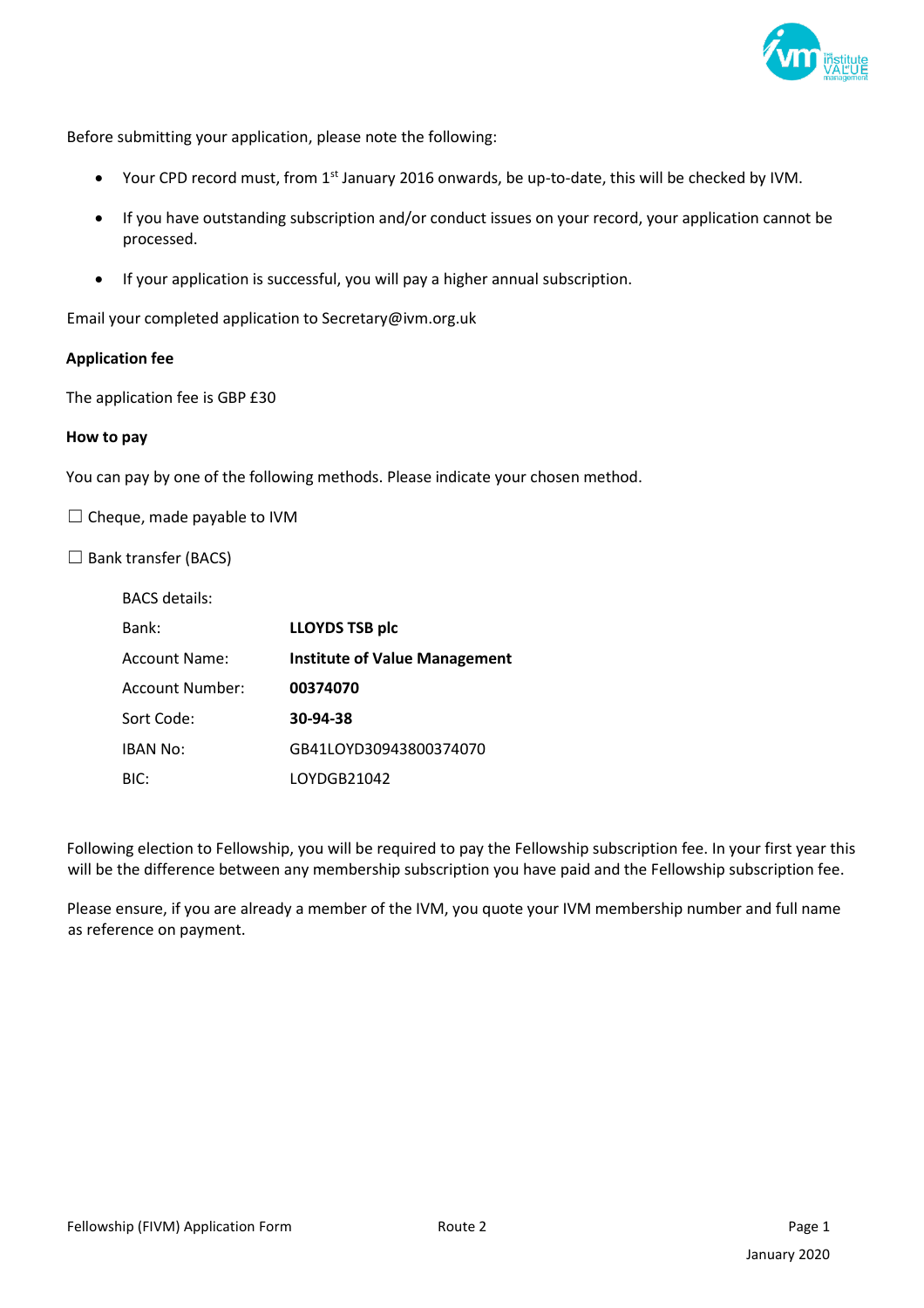

| <b>Personal Details</b>                         |  |
|-------------------------------------------------|--|
| <b>IVM Membership Number</b><br>(if applicable) |  |
| Name:                                           |  |
| <b>Home address:</b>                            |  |
| Email:                                          |  |
| Tel:                                            |  |
| <b>Mobile:</b>                                  |  |
| Company:                                        |  |
| Date of Birth:                                  |  |

# **Personal Statement on current role, practices and ambitions**

Maximum 500 words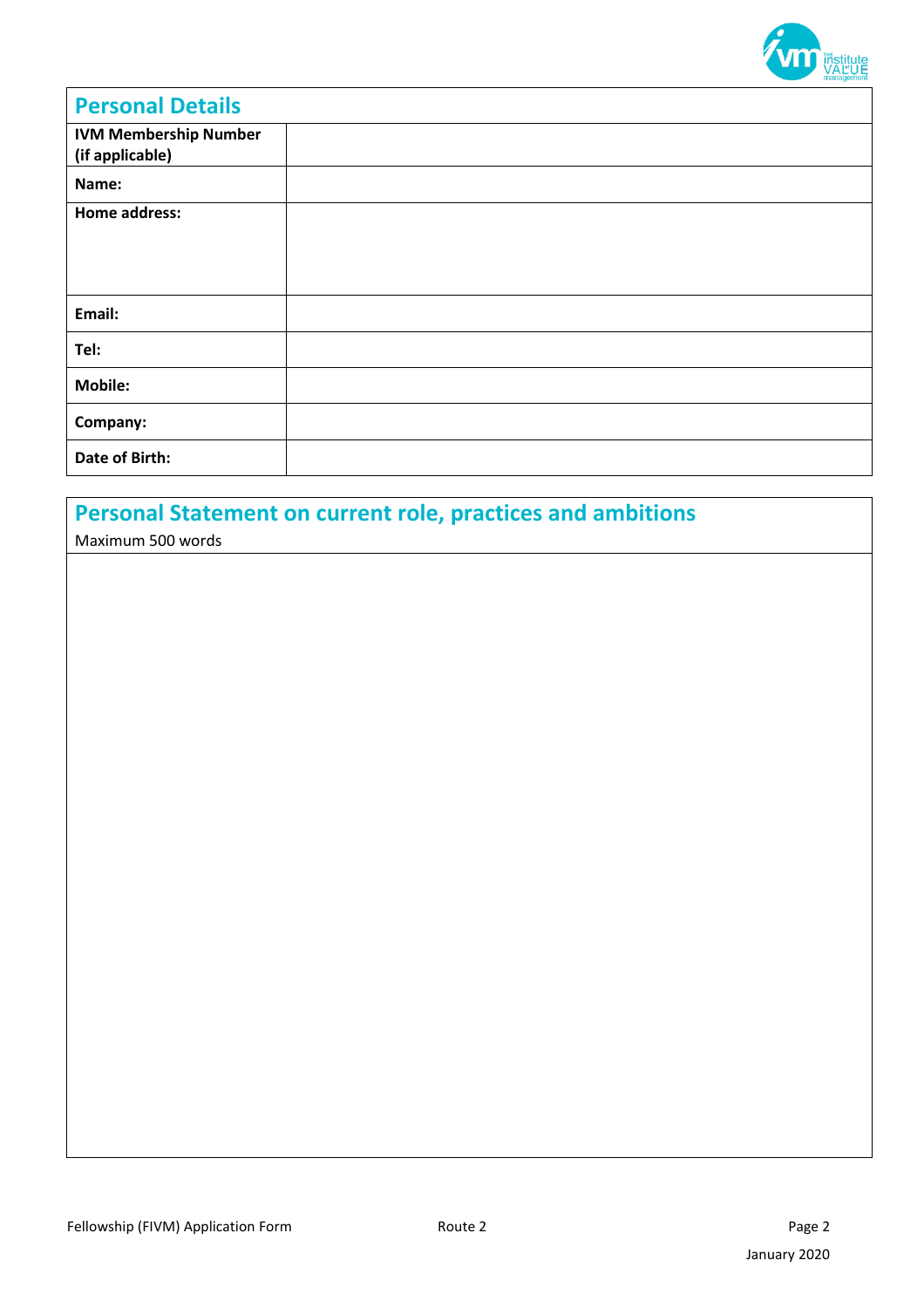

| <b>Curriculum Vitae or Resume</b>              |                                                                                                                   |           |         |
|------------------------------------------------|-------------------------------------------------------------------------------------------------------------------|-----------|---------|
|                                                | Start with the most recent and include all relevant roles demonstrating your Value Management related experience. |           |         |
| Employer                                       | <b>Position/Job Title</b>                                                                                         | Date from | Date to |
|                                                |                                                                                                                   |           |         |
| <b>Overview of Scope and Responsibilities:</b> |                                                                                                                   |           |         |
|                                                |                                                                                                                   |           |         |
| Employer                                       | <b>Position/Job Title</b>                                                                                         | Date from | Date to |
|                                                |                                                                                                                   |           |         |
| <b>Overview of Scope and Responsibilities:</b> |                                                                                                                   |           |         |
| <b>Employer</b>                                | <b>Position/Job Title</b>                                                                                         | Date from | Date to |
|                                                |                                                                                                                   |           |         |
| <b>Overview of Scope and Responsibilities:</b> |                                                                                                                   |           |         |

| <b>Academic Qualifications (Please provide copies)</b> |               |               |
|--------------------------------------------------------|---------------|---------------|
| <b>Subject</b>                                         | Qualification | Date achieved |
|                                                        |               |               |
|                                                        |               |               |
|                                                        |               |               |

| <b>Professional Body Membership(s) (Please provide copies)</b> |       |               |
|----------------------------------------------------------------|-------|---------------|
| <b>Professional Body</b>                                       | Grade | Date achieved |
|                                                                |       |               |
|                                                                |       |               |
|                                                                |       |               |
|                                                                |       |               |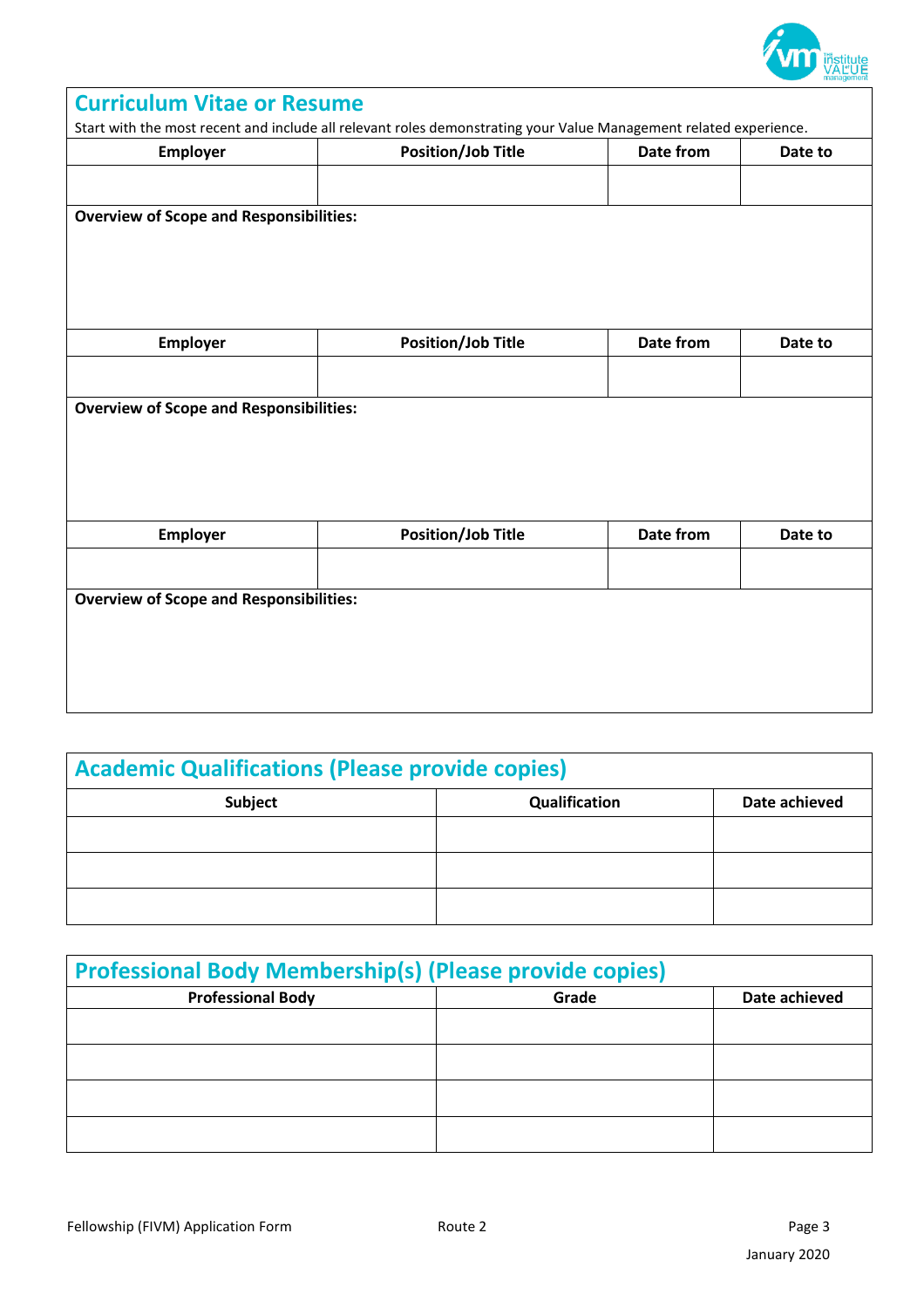

### **Significant Experience or Contribution to VM**

### **Evidence Statement 1**

**Written Statement (Maximum 500 words):**

**Description of Third Party Evidence:**

# **Significant Experience or Contribution to VM**

**Evidence Statement 2** 

**Written Statement (Maximum 500 words):**

**Description of Third Party Evidence:**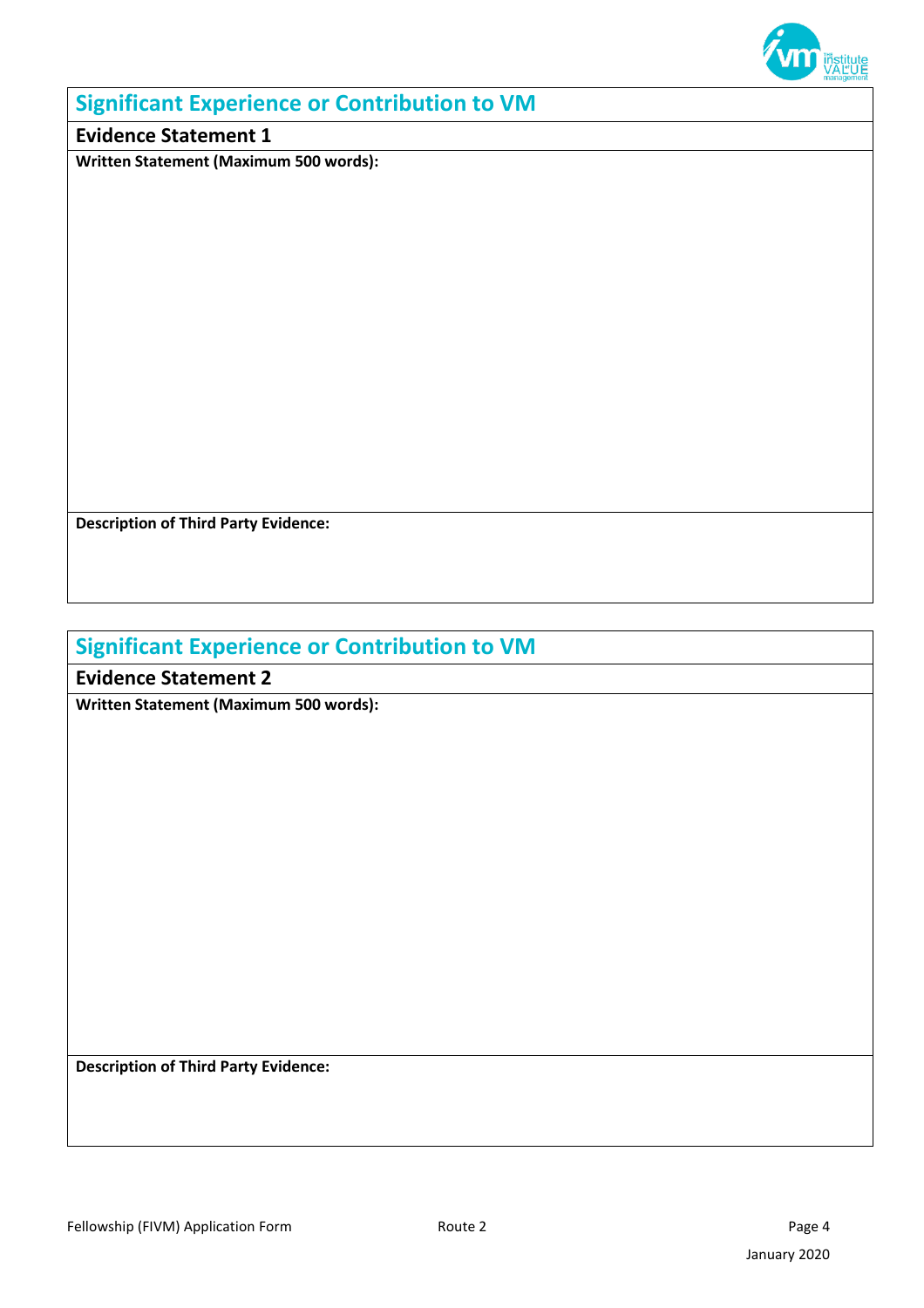

### **Significant Experience or Contribution to VM**

### **Evidence Statement 3**

**Written Statement (Maximum 500 words):**

**Description of Third Party Evidence:**

# **Significant Experience or Contribution to VM**

**Evidence Statement 4** 

**Written Statement (Maximum 500 words):**

**Description of Third Party Evidence:**